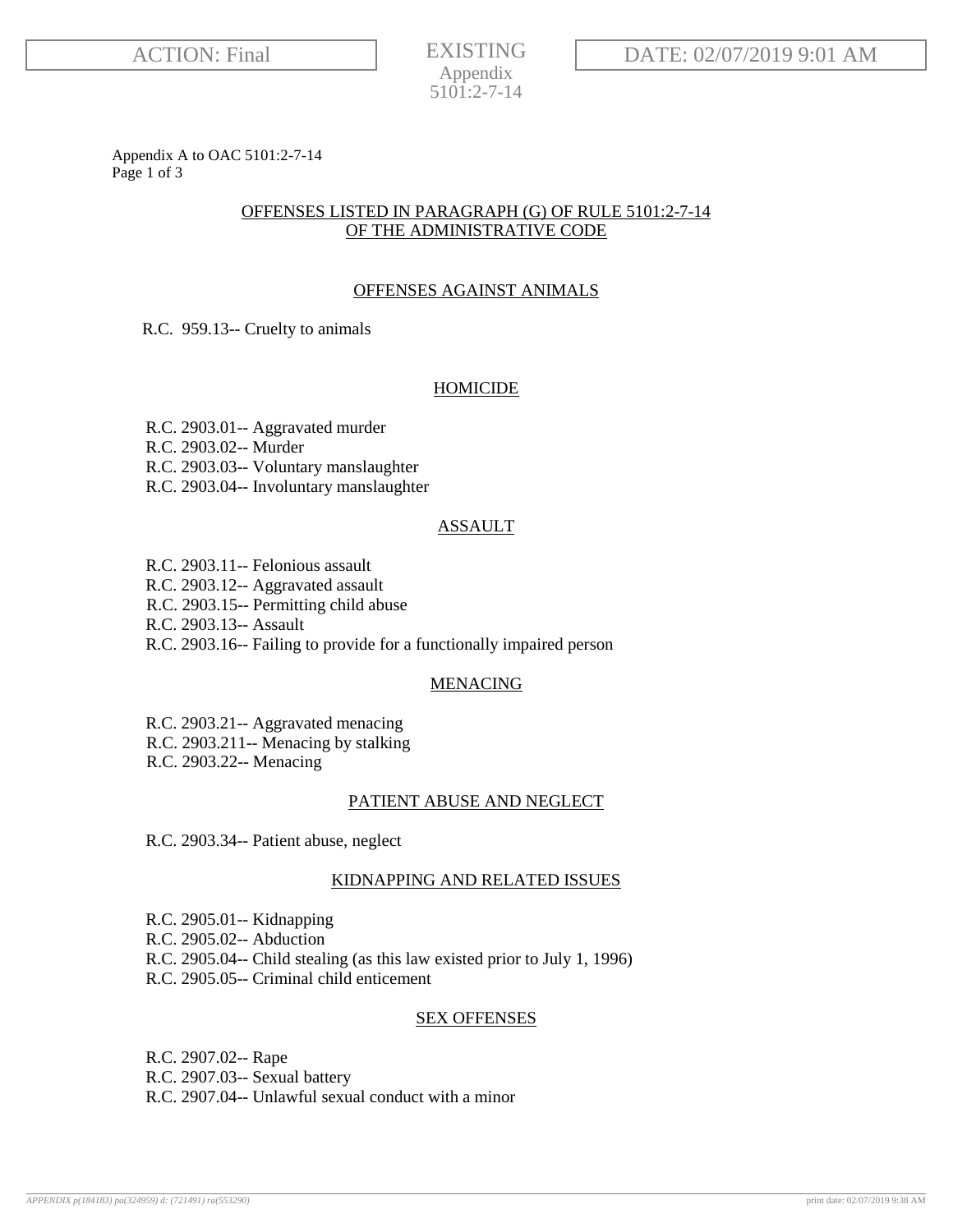Appendix A to OAC 5101:2-7-14 Page 2 of 3

### OFFENSES LISTED IN PARAGRAPH (G) OF RULE 5101:2-7-14 OF THE ADMINISTRATIVE CODE

- R.C. 2907.05-- Gross sexual imposition
- R.C. 2907.06-- Sexual imposition
- R.C. 2907.07-- Importuning
- R.C. 2907.08-- Voyeurism
- R.C. 2907.09-- Public indecency
- R.C. 2907.12-- Felonious sexual penetration (as this former section of law existed)
- R.C. 2907.21-- Compelling prostitution
- R.C. 2907.22-- Promoting prostitution
- R.C. 2907.23-- Procuring
- R.C. 2907.25—Prostitution; after positive HIV test
- R.C. 2907.31-- Disseminating matter harmful to juveniles
- R.C. 2907.32-- Pandering obscenity
- R.C. 2907.321-- Pandering obscenity involving a minor
- R.C. 2907.322-- Pandering sexually oriented matter involving a minor
- R.C. 2907.323-- Illegal use of a minor in nudity-oriented material or performance

#### ARSON

- R.C. 2909.02-- Aggravated arson
- R.C. 2909.03-- Arson
- R.C. 2909.22-- Soliciting or providing support for act of terrorism
- R.C. 2909.23-- Making terroristic threat
- R.C. 2909.24-- Terrorism

### ROBBERY AND BURGLARY

R.C. 2911.01-- Aggravated robbery R.C. 2911.02-- Robbery R.C. 2911.11-- Aggravated burglary R.C. 2911.12-- Burglary

### THEFT AND FRAUD

R.C. 2913.49--Identity Fraud

#### OFFENSES AGAINST THE PUBLIC PEACE

 R.C. 2917.01--Inciting to violence R.C. 2917.02-- Aggravated riot

### OFFENSES AGAINST THE FAMILY